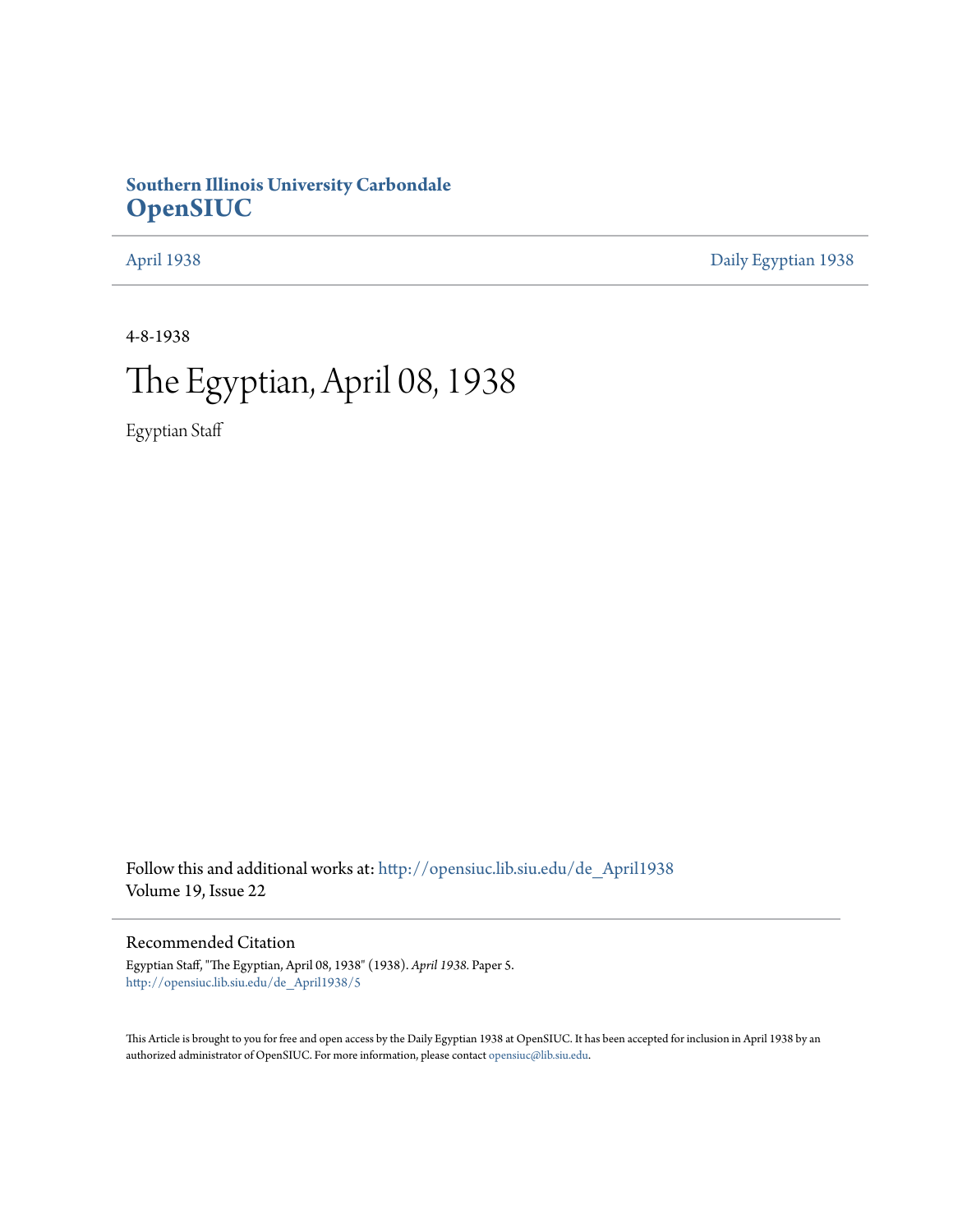S. I. N. U. Calendar--Friday Anril 8th. <sup>1</sup> 8:00 P. M.-Cym Team Exhibition-Dougola, Blinois. 9:00 P. M.--Pan Hellenic Dance---Old Gym, Old Sci. Bld'g. Saturday, April 9th.  $,1:00$  P. M.-Macomb vs. S. I. N. U. Track Team--Ath. Field. High School Sectional Debate Tournament. Monday, April 11th. . 7:00.P. M.-Dunbar Society-Little Theatre. Auditorium, ·}~:30P, M.-German Club-Yo W. C. A. Room, Old Sci. Bldg. Tuesday, April 12th.<br>7:15 P. M.—Y. W. C. A.—Y. W. Room, Old Sci. Bldg. 7:30 P. M.-Barn Dance Jamboree-Men's Gym. Wednesda¥, April 13th. 7:30 P. M.-Socrstic Literary Society-Little Theatre Auditorium. 7 :30 P. M.-Barn Dance Jamboree-Men's Gym. 9:00 P. M.-Mu Tau Pi-Anthony Hall.<br>Thursday, April 14th. 7:30 P. M.--Kappa Phi Kappa--Little Theatre Audit.<br>7:30 P. M.---Kappa Phi Kappa---Little Theatre Audit.<br>7:30 P. M.---Agriculture---Allyn Auditorium, Allyn Bldg.<br>7:30 P. M.---French Club----Dean Woody's Office, Main Bldg.

## News Hi-Lites In Briel--

NEWS-Child Guidance Clinic finishes up another succe ful session . . . Academy of Science meeting to be held on SINU campus . . . Junior-Senior Prom date set for May 14 . . . Husk O'Hare and boys wi]] officiate ... Mu Tau Pi press conference plans get underway, .. year's scholastic honor list released with about 76 students making a 4.5 or better for the year, .. results of high school band contest ... Charles Neely Jr. Scholarship awarded to Edwin Halfar . . . Boulder Dam and social scientists also rate news . . . faculty making more speeches, attending more meetings and writing more articles as the year progresses. . .

EDITORIALS-Ideas go national for sake of diversion with unemployment and the president's speech as basis for statements.

FEATURES-Hell and Hi-Water by Dr. Beyer gives good account of 1937 flood . . . interesting research being carried on by Fugate . . . roster of organizations, sponsors, and officers for current term . . .

COLUMNS-Going strong as Sphinx continues but shorter, . \_ two new ones, Hollywood and DO'wn Broadway still in use .. , I.ceal Literary Lites back in for first time this tenn ... also Lens and Shutter maintains polish ... add regular ...

SPORTS-Southern sportsers split twin meet with Cape Girardeau losing track engagement and decisively winning tennis fray ... intramural baseball well underway with complete roster presented ... advance meets coming with Macomb in track and Cornell in tennis . . . Sports Editorites column again included after absence of over a term . . . Seniors and World of sports make up the rest.  $\ldots$ 

## *Gracie Places New Slant On Bachelor's Degree*

 $\textit{Bachelor's Degree} \xrightarrow{\textit{Bose}} \xrightarrow{\textit{Bose}} \xrightarrow{\textit{Bose}} \xrightarrow{\textit{Bose}} \xrightarrow{\textit{Bose}} \xrightarrow{\textit{Bose}} \xrightarrow{\textit{Bose}} \xrightarrow{\textit{Bose}} \xrightarrow{\textit{Bose}} \xrightarrow{\textit{Bose}} \xrightarrow{\textit{Bose}} \xrightarrow{\textit{Bose}} \xrightarrow{\textit{Bose}} \xrightarrow{\textit{Bose}} \xrightarrow{\textit{Bose}} \xrightarrow{\textit{Bose}} \xrightarrow{\textit{Bose}} \xrightarrow{\textit{Bose}} \xrightarrow{\textit{Bose}} \xrightarrow{\textit{Bose}} \xrightarrow{\textit{Bose$ 

will every marry me?" Gracie readily responded, "No I don't think so, he's studying for a will every marry me?" Gracie readily respond.<br>
Examples the computer of the computer of the computer of the computer of the computer of the strain of the computer of the strain of the computer of the control of the control

The 1939 meeting of the newly or. ganized Illinois Council for the Social Studies will convene next spring on this campus, according to reports from mombers of the Executive Com-<br>mittee of the organization, Mr. John<br>I, Wrlght, as the official representa-<br>tive of the social studies division of<br>the Southern Division of the Illinols Educational AssocIation, extended the invitation, which was accepted unan Imously.

Dr. Willis. G. Swartz, head of the S. L. N. U. political science department was elected a member of the Executive Committee at the Bloomington meeting of the organization<br>which he and Mr. Wright attended last Saturday.

Purposes of the Illinois Council for<br>the Social Studies are to improve<br>Social studies teaching in the State of Illinois and to advance the pro-<br>fessional interests of social studies<br>teachers in elementary and secon-<br>dary schools of the State.

District councils are heing organ-<br>ized in the following cities and ized in the following cities and<br>areas: Carbondale, Chicago, Charleston, Bloomington, Alton, Centralia,<br>East St. Louis, Champaign-Urbana.



Process of the company of the the company of the College of the College invite of the company of the company of the company of the company of the company of the company of the company of the company of the company of t

VOLUME XIX **CHILD GUIDANCE CLINIC ENDED HERE YESTERDAY Well Attended By Students**, Practice Teachers, and Critics Beginning Its sessions Wednesday.

the Bureau of Child Guidance con-<br>cluded its regular clinic here vester- ANNUAL FELLOWSHIP cluded its regular clinic here vesterday. Dr. Marvin Sukov, psychiatrist.  $A WARDS MA\tilde{D}E BY$  Dr. Andrew W. Brown, psychologist.  $A, A, U, W, \tilde{M}$ and Miss Esther Clemence, psychological Andrew v-... W. W. :1 non-temperat hds been mode of the granting by the American Associate processional statt which came clation of University Woman of nine

"Psychological Mechanisms Involv- women distinguished in their fi<sup>ll</sup><br>ed in Treatment'' was the title of the <sub>of study. Seven fellowships are</sub> ~::~ w~~~:~:~;n at~~;~:on~y St~;: :!:jO~~n~:eatfO~p;~2~~lln~~! P:~'~S ::~I ents o.nll rll:culty ~emQerfi were per. study In that city. I witted to attenu thl3 general Ilesslon. These leIJowshlJlS represent the

mices to attent the performal ensures the process of the product of the same time sensitive verte given at the same time, each bed by a member of the profossional staff from the Institute of Juvenile Research. Two or three case studies were presented for discussion at each STEARNS HEADS of these three seminars. STEARNS HEADS The seminar for the practice teach. COMMITTEE.ON  $\frac{1}{2}$   $\frac{1}{2}$   $\frac{1}{2}$   $\frac{1}{2}$   $\frac{1}{2}$   $\frac{1}{2}$   $\frac{1}{2}$   $\frac{1}{2}$   $\frac{1}{2}$   $\frac{1}{2}$   $\frac{1}{2}$   $\frac{1}{2}$   $\frac{1}{2}$   $\frac{1}{2}$   $\frac{1}{2}$   $\frac{1}{2}$   $\frac{1}{2}$   $\frac{1}{2}$   $\frac{1}{2}$   $\frac{1}{2}$   $\frac{1}{2}$   $\frac{1}{2}$ 

in the Little Theorem Tools. Steamer Heart and of the Trum training the best red of the Little Theorem is precise schools, is chairman of the local comparation to the transformation of the local comparation from each of th

Bosley Attends S. W.

TO HOLD 1939 SOUND PICTURES HERE THE SOUND PICTURES HERE THE ALL AND SUSPENDED AND SOUND PICTURES HERE TO A MANY SUSPENDED TO A MANY SUSPENDED TO A MANY SUSPENDED TO A MANY SUSPENDED TO A MANY SUSPENDED TO A MANY SUSPENDED

Finish. In a distriction to the Solve content is the original of the original of the original of the original Club World Tower of the original of the Club Williams of the original of the Club Williams of the original Club of Grand The externe particular control of the stress of the stress of the stress of the stress of the stress of the stress of the stress of the stress of the stress of the stress of the stress of the stress of the stress birds as well as hundreds of land program charmen, prediction of Ceremon by Henry Communication and Melvin Petty and the entire state of the state of the state of the state of the state of the state of the state of the st

# For Sigma Chis at the University RURAL SCHOOL of Florida, "hello" is an old-fashioned FILMS SENT

CARBONDALE, ILLINOIS, FRIDAY, APRIL 8, 1938 High School Representatives | 75 STUDENTS To Winnetka Convention **TO RECEIVE** Three representatives of the Uni-<br>-<br>- versity High School, Afton Williams, Convention in Winnetka, last end. Hal Hnll, *i*University School teacher, went with the meeting,  $\frac{1}{2}$  Atton Winnet on  $\frac{1}{2}$  and  $\frac{1}{2}$  and  $\frac{1}{2}$  and  $\frac{1}{2}$  and  $\frac{1}{2}$  and  $\frac{1}{2}$  and  $\frac{1}{2}$  and **Chapel Hour** 

the professional staff which came clation of University Women (b)<br>here from Chicago Institute of Juve- tellowships for use In 1923.39.<br>nite Research to lead the discussions... tellowships are awarded annu

However, beginning yesterday at principal work of the national and<br>four o'clock, three separate seminars local organizations, local contributions stating the lines by instant of the four-<br>Institute profects promoted by the A. A.

School Auditorium.<br>
Rural critics and practice teachers faculty, including Dr. Willard Gers-<br>
held their seminar in Parkinson Lat-<br>
heater, Dr. O. B. Young, Mr. Howard<br>
rowtory, Willard Gers-<br>
Rural Harley, Dr. Marie Hinri Carterville High School and Uni. 20 Muckelroy, and Mr. Troy Stearns Control Carter Cur-

# pared special case studies from the WRITE PRIMERS ON group whclh they tanglit during the 'STORY OF WHEAT' whiter term.

Chelor's Degree and the specific of the Second Hubber Health and the specific of the faculty sponsors of the hand Field of the faculty sponsors of the hand Field and Field and Training Second and the specific of the facult At a recent session in the library Joyce Comparison. Hen Department, attended the annual primers, written by EUzabeth Ann I Ellen Maynard H. D. LAIIN SIUDENIS Stonecipher, Max Parsons. Ella May Concert of the property mean of the state of the state of the state of the state of the state of the state of the state of the state of the state of the state of the state of the state of the state of the state of the stat

was filmed by the U.S. Government c.00 A. M, and returned at 6:00 P. M. and program for three-year students and looking in Joseph Wilkinson Cuban caharet. Last term this pr. its next annual convention on this correction on

program chairman; hul Meivin To Seminar Meeting freshments throughout the evening. Through its 46.000 offices, the post

ner: "This is the second restort in Society's Review of the Society's Review of the Society and Control and Society and Control and Society and Control and Society and the Society and the Society and the Society and the So With whom do you wish to con-<br>
With whom do you wish to con-lon the local history of Southern and Davids Parties and Charles Patterson, violin- and Charles Patterson, violin- and Charles Patterson, violin- and Charles Patt

# Will be Awarded Wednesday' at the

GAY RATILYAIR

Honor plas for superior scholarite **CUNTERENT**<br>
accomplishment will be awarded to the SOON Wednesday at the chapel hour. The **HERE SOON**<br>
better are awarded on the base of the state of the state of the data of the data of which must have averaged 4.5 or bet ter for the two terms.

Those to receive honor pins a **Classif.** Winter Quarter

inter Name<br>
Earl John Albers<br>
Bonnie Mae Allen<br>
Melvin George Arplebau:<br>
George Arnold<br>
Fred W. Banes<br>
Porcity Bodanbach<br>
Dercity Bodanbach<br>
Dercity Bodanbach

ANNOUNCEMENT Socratic Spring Play try-outs will **FOR JUNIOR-**<br>be conducted next week. All elign **FOR JUNIOR-**<br>ble students are urged to try out. Watch auditorium bulletin boards for further announcements.

## **MU TAU PI PRESS CONFERENCE** Speaker, Tea Dance, Banquet Sponsored

Dorothy Bodenbach anilatic traternity to accomodate ap-<br>Dorotha Bosket proximately 225 high school journal- nanounced that the annual Junior-<br>Elizabeth Buell stand their sponsors from the sur-. Senior Prom will be held Sat

Myrtie Blanche Cox :: sponsors and writers in meeting prob-<br>Sue Crain lem from the class of

 $\begin{tabular}{l|c|c|c|c|c} \multicolumn{1}{c}{\textbf{Algorithm} Former & The content is to indicate by the number of $2.00 to $2.00, $100$ to $100$ to $100$ to $100$ to $100$ to $100$ to $100$ to $100$ to $100$ to $100$ to $100$ to $100$ to $100$ to $100$ to $100$ to $100$ to $100$ to $100$ to $100$ to $100$ to $100$ to $100$ to $100$ to $100$ to $100$ to $100$ to $100$ to $$ Each Carl Communism, which are to be left FINANCE COMMITTEE:<br>Laverne Guattabey by members of Ma Tau Pi who are Roman Gattle, charlenna. Bronson<br>Edwin Halfar<br>J. C. Hancock. From 4:39 antil 6:06 P. M., there will Jean Pierso Velma Harvey ine Old Science Building, and at the Jack Spear, chairman. Margaret<br>Walter Heinz same time there will be a tea given McCloud, assistant chairman. Ronald

SOCIAL SCIENTISTS BOULDER DAM IN The Resident of the manufacture of the content of the state of the state of the state of the state of the state of the state of the state of the state of the state of the state of the state

PARILE SINGLET IN THE DEVIDENT IN SUPPERSION SERVICE IN SUPPERSION TO A DISTURBATE SUPPERSION TO A SCIENCE IN SCIENCE IN SCIENCE IN SUPPERSION IN SUPPERSION IN SUPPERSION IN SUPPERSION IN THE SUPPERSION OF THE SUPPERSION O

# Muli: D. S. Methodb, head of the be presented.<br>
Muli: Strive, Postmaster Commatter of the Strive of the Strive of the Strive of the Strive Strive School and Strive School and STRING QUARTETTE Spiritus and the vest of May 1

way of anisometrus are ensured at the COLUMBIA Southern Illinois." The Southern Illinois and The Southern Illinois Shate Norman Innovation at The films which were taken at Ua\versity atriug 41.uartette played a luce. ~~~~~':!~c~e~e ~:~;:In~ ~:e:c~~:n~~ PLAYS CONCERT ~a:1l b:::k ~:s~gor::~:t~o:~~l~~:12~1~ Southern Illinois." The SnUtbern Illinois State Normal anniVersary of regUlar AII' Mall ~el'-

## **SENIOR PROM** Ticket Price 'WiD Be Increased Mter 200 Tickets Are Sold **BIG-NAME ORCHESTRA** President Glodich

MAY 14 CHOSEN

NUMBER 22

Appoints Four

Large CommiHees For High 'Schools I or:~e~~r~T~~;~:~ ~~~;:d af:~ :~: The firth o.nnual Mu To.n PI press Junlor·Senlor Prom, accordlnll to a :~:Inl:o~o.:~~:: conterence Is to. be held on the camp.;!~!~::;s~ ,;::IV::Il:::::::y o~Y LC~::: Melvin Geo.rge Applebaum I' us or S. I. N. U., on Friday afternoontPanlco gnd his o~che5tr .. wa1l can- ~;;~g~.A~:~~8 ;:::~::~:g~:D=~~~e:~a:: :~: bl:I::'1 ~~~:td;a ~;~ha~: n::,80n:1 ~~~:~~:on~r-

Kate Bunting<br>
Staber Chapmann Phase of the Staber Chapmann (1981, May 14. A "bigname" orches-<br>
20. Robert Chapmann Phase Chapmann (1981)<br>
Margaret Chapmann (2011)<br>
20. Margaret Chapmann (2011)<br>
Margaret Chapmann (2012)<br>
Ma When Nario Dist<br>
Helen Marie Dist<br>
Decreby A. Doly<br>
Decreby A. Doly<br>
The District of the preparate of the first and the cases of<br>
None in the case of the first 200 tickets have been sold<br>
Roy H. Ford<br>
Roy H. Ford

of Illinois Council Commerce (CUBA) Council Commerce (CUBA) Council CUBA CHANGER (CUBA) COUNCIL SERVILL SUGGER (CUBA) COUNCIL SUGGER (CUBA) COUNCIL SUGGER (CUBA) COUNCIL SUGGER (CUBA) COUNCIL SUGGER (CUBA) COUNCIL SUGGER (

Apply 14. Apply 14. At the compass at '1 Photoman Club will have a spec.<br>
Suuday. They left the campus at The German Music of the students of the student body of S. 1. U. with a Wright, Inviting the Council to hold.<br>
Guban

by James Murphy; and the story of In Springfield :<br>in the a widely selected floor show will females a when a termination the att Overworked Hello (the the of Coetne. Mall Service, head of the begins the begins of the begins of the begins of the begins of the begins of the begins of the begins of the begins of the begins of the begins of the begins o

Specify speeched this week.<br>The week of May 15 to May 21<br>has been designated as National Air<br>Mail week in commeration of the 20th<br>anniversary of regular Air Mail Ser-

I

i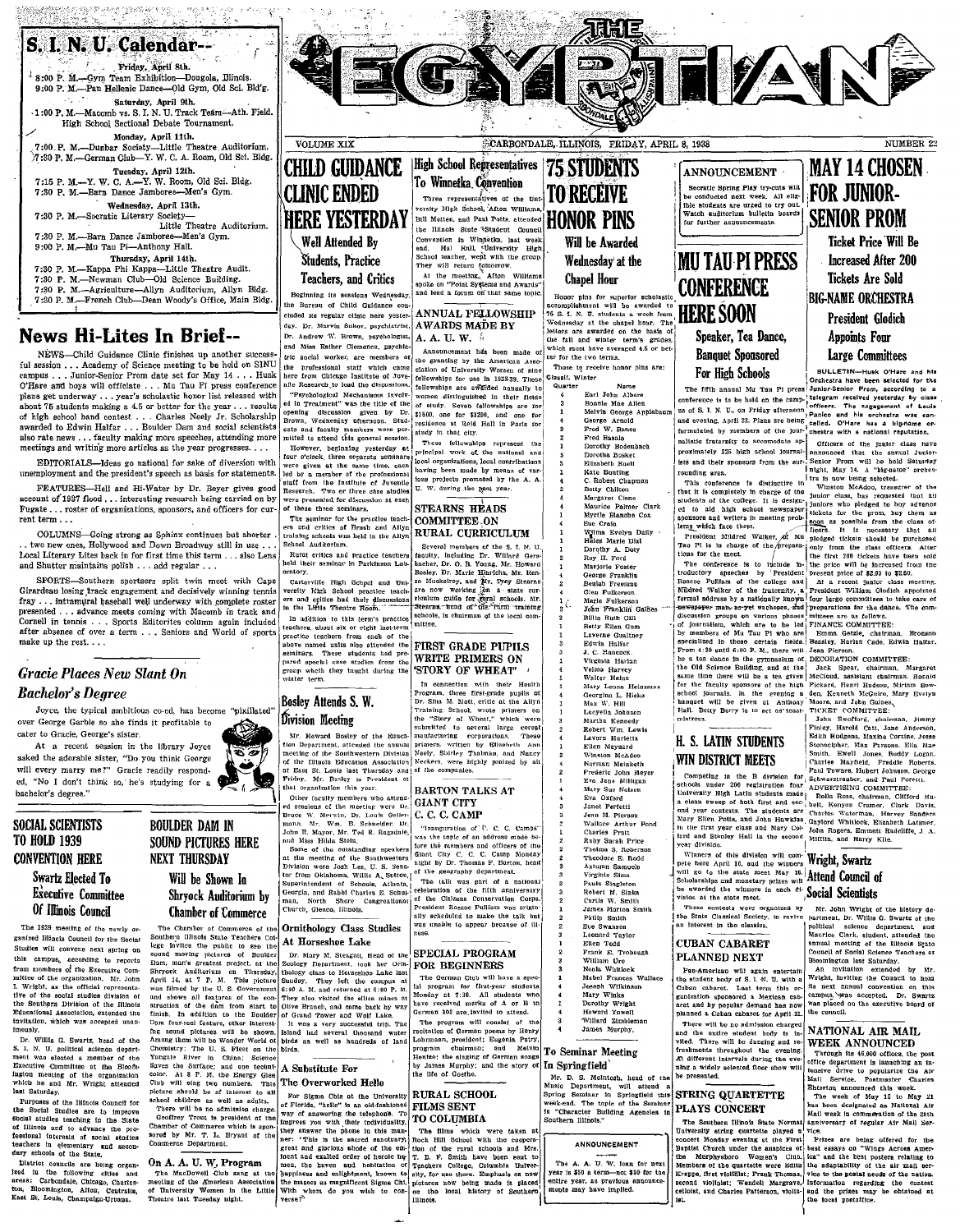ويعتب

**CONTRACTOR** 

 $\sim \sigma t$ 

ൽ

| Editor-in-Chief ------------------------Glen Fulkerson                               |              |
|--------------------------------------------------------------------------------------|--------------|
| Associate Editor ________________ _____ Mildred Walker                               |              |
|                                                                                      | Willard Kerr |
| Willard Aerr, Willard Aerr,<br>News Editors ------------------------------Ellen Todd |              |
| Sports Editor ______________________Benny Baldwin                                    |              |
| Assistant __________________ ______Kenyon Cramer                                     |              |
| Paul Moseley<br>Society Editors _________________________Paul Moseley                |              |
|                                                                                      |              |
| Feature Editor _______________________Roy Stallings                                  |              |
| Alumni Editor _________________________ Irene Craig                                  |              |
| Exchange Editor _____________________Mary Bovinet                                    |              |
| Photographer ______________________________Bill Harrell                              |              |
|                                                                                      |              |
|                                                                                      |              |

### FEATURE STAFF

Martha Stallings, Mirriam Bowden, Betty Chilton, John<br>May, Carlton Busenhart, Dorothy Wright, Virginia Heil, Marie Bledsoe, Jack Spear.

### REPORTORIAL STAFF

Harry Klie, Robert Reid, Fred Banes, Merle Fulkerson,<br>Frances Shenard. Kay Shafer, Juanita Wittenborn, Helen Pulley, Betty Anne Winegarner, Eugene Alassi. SPORTS STAFF

Gene Rogers, Bill Spear, Sue Swanson, Charles South,<br>James Cash, Harlan Hail. 

| EDITORIAL ADVISORS |                  |
|--------------------|------------------|
| Dr. R. L. Bever    | Dr. C. D. Tenney |

### **BUSINESS STAFF** Business Manager \_\_\_\_\_\_\_\_\_\_\_\_\_\_\_\_\_\_\_\_\_\_ Tillie Swafford Edith Edrengton Business Secretary ................... Advertising Manager ................ Charles O. Badgett Circulation Manager .................... Doris Cochrane Circulation Manager ................... Rosemary Drucke Circulation Manager .................. Martha Stallings Eugenia Etherton Circulation Manager .................

1937 Member  $1938$ **Pissociated Collegiate Press** Distributor Collegide Digest

Faculty Sponsor \_\_\_\_\_\_\_\_\_\_\_\_\_\_\_\_\_\_ Dr. K. A. Van Lente

**Mational Revertising Service, Inc.** Callege Publishers Representative<br>420 MADISON AVE. . . NEW YORK N.Y.<br>Concaso - BOSTON - LOS ARCILES - SAN FOAMENCO

### **Humanitarianism Keunotes President's Address**

In a courageous humanitarian address opening the third session of the 75th Congress. President Roosevelt candidly outlined the government's pressing foreign and domestic problems and called upon the nation to support his program for lifting the income of farmers and workers, abolishing abuses of big business and sweatshops, and preserving peace through adequate national defense.

In nine short paragraphs, the President reaffirmed the desire of the United States for peace but maintained that strong defense is necessary in a world in which treaties are no longer respected. One sour note was the intimation that he will soon present to Congress a large rearmament program

Turning to domestic affairs, the President emphasized that the pressing problem is to raise the purchasing power of farm and industrial groups. To help the farmers in this country who live in poverty more adject than peasants  $c\hat{z}$  many European countries, he would control agriculture to assure adequate prices and adequate supply to meet the country's needs without glutting the market.

For millions of industrial workers unable to buy adequate food and shelter, he asks legislation to end starvation wages and intolerable hours.

His indictment of monopoly and other corrupt business practices was aimed only at those business men who have not abandoned "practices which do not belong to this day and age." Pledging government cooperation, the President declared that government cannot allow people to suffer when the cooperation of business is not volunteered.

The many-pointed legislative program presented is simflar to the one that Congress killed by inaction at its first session and sabotaged at the special meeting in November and December.

Although he did not gloss over severe conditions needing immediate action, through his address ran a clearly discernible thread of ontimism. He confidently opined, "We have a new moral climate in America."

Perhaps Congress will quickly settle down to work on the tremendous program, petty squabbles and differences having been ironed out in the unproductive special session. Perhaps it is not asking too much, it being election year. that the 75th Congress heed the people's unmistakable mandate given last year at the ballot box.

"I do not propose to let the people down," was the President's pledge. Let us hope that he was not being over optimistic when he dramatically concluded. "I am sure the Congress of the United States will not let the people down."

### **Uunemployment Survey Shows Jobs** Needed

Published in Washington recently for an interested and expectant nation were the results of the exhaustive unemployment census conducted by the federal government in late November.

The painstaking care with which the unemploymen survey was carried out makes the figures reported as sound and accurate as it is possible to find. The govern-



FINDING THE LITTLE POEM be FINDING THE LITTLE POEM beam and the measuring "College Humor."<br>as a reprint from the "Ceorgia Tech Yellow-Jacket", was a happy thing<br> $Y$  plow-Jacket", was a happy thing<br>for your "Sphinzory". We happy sup-<br>mit it as a tru college newspaper:

LAMENT Dash of a rhyme that the students

The common the common the common the common the common the common the common the common that the common the common the common the common the common the common the common the common the common the common the common the comm has formed that the cenaors like:<br>
Muffle it, soften it, tame it-biend it.<br>
Muffle it us with a weeping soul-<br>
For nary a student will ever read it.

THOSE RIDING-HABITS THAT THOSE RIEDING-HABITS THAT<br>fall makes the SPHINX wonder it<br>they have been, or are going riding on some uightmores...

IT HAS BEEN RÊMARKED UN various people that the sidewalk<br>along the north side of Mill Street **Gotwoon Normal and Illinois Avenues** is, perhaps the very best side-walk in Is, perhaps the very best successors of town,<br>  $\therefore$  Hathing for anyone to receive undue credit, let the Sphinx<br>
rush into the breach and darive aim<br>
and sundry that thore is no sidewalk<br>
at that location  $\dots$ . What you, your tootsies on so glugerly, is no ing more or less than the top of a  $\frac{1}{2}$ 

LET THE SPHINX ALSO be the LET THE SPHINX ALSO he the<br>dige ... Namely to Mr. C. Cliff Grin-<br>dee ... Namely to Mr. C. Cliff Grin-<br>dee, tor bis-fine eivie spirit, ns por-<br>trayed by purchasing the first of the<br>N. Y. A.-S, I. N. U. (Ive-feet-wide-and trayed by purchasing<br>
N. Y. A.S. I. N. U. Hve-feet-wide-and<br>
font-inch-thick sidewalks at fifty<br>
-mains foot . . . (Which by the way, is a lot cheaper than the goodly citizens can get them ouy .<br>other way.)  $\sim$   $\sim$ 

THE SPHINX SURE WOULD<br>LIKE TO KNOW win the two girls<br>are that said that "Doc" Ariz was<br>handyone ... Sure would, sure would! !

ULTIMATELY is the name of another bit of free (AND HOW)) worse Hall Intrusion mentioned above.<br>here it (Ho, hum) is below:

yea<br>Many a Sprite<br>Has to tremble with fright<br>And many a Nymph take her leave

When rumors are started Of hounders like Charlie And John stalking Anthony Halt kin som saiking Antions<br>Know here and know there<br>FoF: puppy affairs

are uses lowly publicity<br>Thunds.<br>They skimp and they scrumble<br>But they smile when they ambie<br>Those miles for the linotyje name: No skunks are as low<br>As the guys who kowtow

To these cauine of portic fame!  $Siened$ IMA GINNIT.

 $\ldots$ 

SPHINXIE OFFERS A COURSE<br>IN COMPARATIVE COLLEGE HUMBER<br>MOR: Example 1, Crom the more of "North Carolina Buceneer") - 1 had<br>a little dog, I called bim August. August was fond of jumping at conclusions, especially wrong conclus nons, especially wrong concless<br>clusion. The next day was the<br>clusion. The next day was the<br>cof September.

LAST SUNDAY MORNING at 5:30 Fernon Hicks called the Pardee home

ment alloted \$5,000,000 for the check up. It was money well spent, for like all federal projects it was done well.

the United States population was a secondary check on the post<br>cards sent through the mail; together they show a number in

Several qualifications must be taken with these figures. While they represent a situation somewhat alarming to our economic stability they were to a certain extent expected. The figures are indicative of other comparisons, and bear out the predictions of cconomists.

Of the minimum figure found by the post card check there<br>were 2.001,877 emergency relief workers. Of the total unemployed, nearly 2,000,000 were women including those doing emer-

The success of the census should go in no small measure to John D. Eiggers, its administrator, but the solving of the problem thus presented lies with the President and his Congress.

toward better times. A normal turn over of goods will not be resumed until some of this group find work. Of course, the government does not have to find jobs for all of this number. Its work will lie rather in stimulating a slightly groggy industry.

One auto industry has announced its intention of doubling its force. A movement decided upon to remove the inertia that has made the unemployment situation what it is.

## **THELE AND HIGH WATER IS** HISTORICAL ACCOUNT OF 1937 **FLOOD IN SOUTHERN ILLINOIS**

In caring for refugees. Leland P.<br>Lingte and Captain William McAndrew are given recognition for the<br>supervisory work which they did in

the relief project on this campus. The relief project on this campus.

the battle with the rising waters and

facetiously composed the following:

OLD MAN RIVER SETS A NEW

............<br>Elizabethtown, Golconda, Rosiciare.

the Red Cross all assisted in the

clean-no and rehabilitation program

Red Cross expenditures were approx-

matery 51,000,000 in solution throws.<br>The Highway Department operated efficiently throughout the crisis.

In concluding his study. Dr. Beve

asserts that the flood menace mus-

be made required reading for voter

and taxpayers. An adequate program

insists Dr. Beyer, "would try to pre

vent (1) destruction of forests, (2)

stripping of grass lands, and (3) in

proper cultivation of lands in the river valleys."

*ITERARY* 

By J. B. SPEAR PROFESSORS LAST

FROFESSURS LAST!<br>In a recent HARPER'S, Stephen<br>Leacock said, "If I were founding a

university--and I say this in all ser-<br>jousness-I would found first a smok-

ionsness—I would found first a smok-<br>ing room; then a dorminory. Students<br>must live together in a rational and<br>confortable way. They must eat in<br>a big hall, with onk heans across the<br>celling and studed giass in the wan-<br>do

there upon the wall, to remind them

of the men who went before them

Then, after the dormitories, when

had a little money in hand I would

 $\sim$   $\sim$   $\sim$ 

The International Printing Corpora-

the last year, smong them: Acid

Shinp, Headline Jitters, Dadiosis.<br>Radiosis. Trutisportation Futigne,<br>Vacation Figure and Five O'clock

. . .

In the luxurious dog kennels of the

Normandie are midget life preservers

for each dog. Russian wolfhounds<br>rating two, front and rear.

From SCHIBNER'S IN ART, by<br>Thomas Craven—"There is only one<br>honest art desire among the hundred

in New York-and I'm not the man!

one picture merchant told Thomas

Cravon, who, after investigation of<br>the New York art racket, is ready to

m SCRIRNER'S

tablet here ant

ws and a shield of

QUOTABLE BITS

Shadow

 $F_{\rm F}$ 

acrec

From TIME

 $\angle$ ITES

**TOCAL** 

Yet in picking up the issue for the Citizen) of Januar<br>Issue for the Citizen) of Januar<br>one Tinda – "OUTARE" – -----

.<br>... en

conditions

## Bever Article In Journal Of Illinois Historical Seciety

### By WILLARD KERR

By WILLARY NERR.<br>"Hell and High Water" is the ap-<br>propriate title of the leading article the battle with the rising waters and<br>no Thuraday, January 28, water he-<br>gan to recede at Louisville, Kentucky,<br>Many Caive clizies remained com-<br>particley parallel conditions are particle to the flood. "One would think tha in the March issue of the Journal of the Hingle State Historical Society bia and Laurence Rever head of the Richard Lawrence Beyer, bead or the<br>S. I. N. T. history department, is the<br>suthor of the sighteen-rage essay<br>which has the "Flood of 1937 in<br>Southern Illinois" as its subhead.<br>Critics who have examined the arhave been used to deal with the local ticle are pleased with the vast<br>amount of historical research and the anount of historical research and the details<br>factorial conductor of minute details<br>that is revealed in the work. The<br>author writes that "the outlines of<br>this diaster should be preserved be-<br>fore records are erased and the

of imagination and illusion."<br>
In golating out that the 1937 1004,<br>
which resulted in property siminges<br>
estimated at \$75,000,000, was not en-<br>
irrely without precedent, DF: Beyer<br>
belowerses that "in August, BF: Beyer<br>
ri ALL-TIME HIGH RECORD FOR THIS CITY " Ullin, Mounds, Mound City, Shawnee-Ullar, Montals, Monal City, Shawineer<br>town, Calco, Harrisburg, Brookport,<br>and Metropolis were among the efters<br>that were elitter inducted or particling<br>for completely handardad. Radio star-<br>from WEBQ at Harrisburg kert Lit the Middlewest, was astounded at that which he found at Shawnoctown In his heavy polysyllobles, he wrote: In his heavy polygylibbles, he wrote:<br>
"Shawuretown, This place 1 ac-<br>
"Count as a phenomenon erthering the<br>
perilandous adhesion of the luman<br>
naminal to the spot where it has once<br>
fixed tast<sup>1</sup>. As the laws of Mount<br>
E repeatedly ravaged by its eruptions.<br>so the Ohio, with its annual overflowings, is unable to wash away the inhabitants of Shaware Town.....One<br>a year, for series of successive<br>springs, it has carried away the fenc-<br>cs from their cleared lands, till at<br>length they have surrendered, and<br>creased to cultivate them. Once a year the inhabitants officer make their es cape to higher lands, or take refugin their noner stories until the waters subside, when they recover their position on this desolate sand-bank."

sition on this describe manifolms."<br>
By Sunday. January 24, 1937, flood<br>
Waters had climbed beyond the fifty-<br>
sector foot mark at Shawneteowith and<br>
the exacution of the Ohio Valley<br>
was well under vap. Attesting to the<br> "five federal agencies on what put put "five federal agencies on what<br>was described as virtually a way<br>thus basis to help sufferers from the<br>flood." The Himola state government<br>responded in a similar manner. Ree,<br>and a similar along compared their afforms (  $\frac{1}{100}$ their efforts into meeting the emer gency

ancy.<br>- Detailed accounts of the evacuation more or less familiar to citizens of this area, are contained in the article can area, are contained in the arcterior<br>Carbondale is given as a typical ex-<br>ample of the cities, near the flood<br>zone, which extended goterous aid

 $\overline{A \text{ value}}$ and asked for Charles animous at a decent reading room and<br>a Hbrary. After that, if I still had<br>some nome r I cooldn't use. I would<br>get some textbooks and hire a pro-<br>fessor." you down here for the ----- -- Form-<br>al initiation " . . . To which the voice<br>answered, "I think you mean Charles  $\mathbf{J} \in \mathcal{I}$ 

 $\sim$   $\sim$   $\sim$ AND AS LONG as we're talking AND AS LONG as were talking<br>about Anthony Hall, which was it<br>named after: Susan B. Anthony, or<br>Mid Anthony Wayne? ? ?

tion has named one of its colored<br>inks Expectant Mother Green. NEWS PLASH:  $\ldots$  = SOAPY HAN QUIT EILEEN:  $\{ \cdot \}$  :  $\ldots$ 

inks Experient Mother Green,<br>the that the best time of the year.<br>A locality is the best time of the year.<br>A local life may not be good enough,<br>but a good life is long coongh,<br>Nearly 40 new plantages have been<br>advertised by

house-to-house canvass covering more than 11/2 per cent of

excess of  $7,822,912$  running to a maximum of  $10,870,000$ .

rency relief work.

It is these unemployed which make the drag on the movement

## **Here** and There

BY ROY STALLINGS CAMPUS PERSONALITIES

ARPUS PERSONALITIES—<br>Martha Crawford-groy eyes, brown<br>haiv; sophemore, malpr, socio-<br>ogy; vic-president, of Sigma Sigman<br>ma Sigma, vice-president of W.<br>A. A., hobbies, sleeping, tenuls, horse back riding.<br>Kenneth Finn--blue eyes, brown

hair; senior, major, geography; Pan American Student Forum team. Egyptian: hobbies evm photography, rea

### MOVIE-OF-THE-WEEK-GOLDWYN FOLLIES

COLDWYN FOLLIES<br>This is another picture that is sur-<br>fromded by claborate adjectives prais-<br>for its worth. The surprising thing<br>is-they are all the and nore. Of<br>course, its Charlie McCarthy's ric-<br>time from the very first. good reason for going. Another is,<br>the presence of Andrea Leeds, who<br>made a hit in "Stage Door." For all one finds, "QUARE FRIGHTENS TIPTONVILLE" as the major headone finds, "QUAKE FRIGHTENS<br>THYTONVILLE" as the maps head of the state line. A minor term or in Tennessee<br>was played up—the vital Caole situation<br>where was crawling close to the fitty-<br>player was crawling close to the fitt sorts of fun don't miss the "Goldwyn

On April the second, a talk was<br>given before the neumbers of Phi Det-<br>ta Phi, a legal fratemity. The main<br>substance of the speech gave way to<br>a nucle-discussed subject-that of<br>the possibility of Roosevelt becoming<br>dictator believe in the democratic spirit of the president. But the part that intered yours truly, was that someone had W at last placed a great responsibility<br>to nakyers, in regard to their power<br>to nake democracy work, in previous<br>times, it would seem that this pro-<br>fessional group has hindered democracy by evidently siding<br>basiness." Now, it seen with s. Now, it seems definite<br>s." Now, it seems definite that a come juto existence. These members ne man existence, rease members<br>a striving to secure a more just<br>a broader interpretation of the<br>r. If this new school can overcome<br>er in this phase and the security of the security<br>sers of today will meet their relawyers of<br>syonsibility,

elementary school, where he is coaching. Mr. Seibert was a member of<br>Kappa Phi Kappa and vice-president<br>of Gamme Theta Upsilon. **Student Does Research Work In Oil Town** 

## **Examines Police Dockets** ers increased sharply. Vagrancy and<br>theft decreased, Decrease in this<br>very is obviously due to the hoon. Every-<br>one is employed. Off field workers. To Ascertain Change

In Crime Records

Mr. Jerry Fugate, an S. I. N. U.<br>student spent a considerable portion<br>of the Christmas holidays in working<br>on a research project in a near-by town. He chose an average town of some 4500 citizens and marked<br>changes which have come about 10 the police records since quiside sepa the police records since outside sep-<br>nation in the form of oil fields has<br>come in. The real effect of oft money<br>in the territory did out hit the town<br>multi August and September of 1934,<br>which means that the changes, if an are just coming into prominence.

Mr. Fugate's plan was through<br>police dockets, to list all arrests for the past three years according to the age of the offender, the type of crime committed, the occupation and sex of<br>the offender. His surpose was to see the offender. His purpose was to see<br>if the different environment broadel<br>about any great burease in ordine.<br>Patther than attempt any general<br>conclusion, he brooke the maternat<br>down and graphed it according to<br>types of off

there is one that no one cheats the<br>neutron of order to particle of our corrections and very popular slot machines.<br>Also, Figure because interested that<br>this, type of work through a criminalistic property on the<br>particular types of othermes.<br>The information Mr. Fugate gather and the state and the number of in-<br>the direction is that in the state of the direction of the direction<br>directly with the number of people are directly with the number over of the town's population. Cerwork is not finished, and he intends tain offenses decreased, whereas othto get a full report on the project

LENS #na SHUTTER

The current idea seems to be that<br>photography is a difficult art, related<br>in some way to black magic. That's lot of horsefeathers. Apyone little extra time and a yea for some thing to do can master the really simple fundamentals by means of a little reading and practice. Any and teur with the few necessary tools cun take, print, and develop the common take, print, and develop the common<br>or garden variety of (fetnre, and ac-<br>easionally (urn) out one that is a<br>knockout in every respect. To do the latter consistently, however, belongs in a different department and comes only with experience.

The only perfect camera, from the<br>standpoint of depth of focus and artistic qualities of the pictures, is natures own, the plufiole camera. This instrument is merely a box with a<br>film in one end and a plubole instead

A MILLION MAGGOTS A DAY, AR film in one end and a plubole instead<br>of a losts in the other.<br>Nearly everyone is astonished at<br>the excellent pluttings which can be<br>mude with a plubole cannom. Owing<br>to the long exposure required, por-<br>traits or pix of mo

A BILLION MAGGOTS A DaY, An-<br>onymous--A personalized story of the<br>development and use of the lurvae of<br>bligehottle flies in earling cases of<br>home infection. told by a laboratory<br>techniclan of a large eity hospital.<br>(Contin

out. However, beautiful landscape sirable illuston ob-depth is given.

The detth of focus is unitmited The depth of focais is milimater,<br>which means that anything within the<br>field of vision from the piniole to the<br>field of vision from the piniole to the<br>fitty is in focus. In least cameras<br>this is surely<br>fitted to the piece ture's edges. Did you ever sit near the wall in a trep theories and see<br>your hero or heroins in cardiative?<br>The edges of a plettop taken with a wide-angle too shall are firsted.<br>Dividig-the handle rious of the day,<br>Dividig-top systems of from 15 seconding to

landscapes require about half this ex posure, while shaded closeurs require from one to four minutes. Modern films, however, have considerable int itude. This means that if you at itude. state. This means that if you are<br>solutely the proper exposure you may expect a good picture.<br>Since the camera contains just one<br>(Continued on Page Four)

Mary E. Smith, member of the class of 1957, is teaching history and civics<br>in the Curbondale elementary school.

Juanita Skaggs, 1937 history major.<br>
19. Is teaching the Tauger Rural<br>
School in Perry County. While he<br>
school. Miss Skaggs was a member<br>
of W. A. A. and the Socratic Literary Society.

-Friday, April 8, 1938

ALUMNI NEWS

Dorothy Stewart, who graduated in 1937, is teaching home economics and English in the Thebes High School.

Wallace Stevenson, industrial arts<br>major of 1937, is teaching industrial

arts in the Owensboro, Kentucky,<br>Junior High School, Mr. Stevenson

Prova Stevens, 1937 graduate, is

Orland Stanley croduate of 1937 is

principal of the Marion Elementary

was a member of the Y. M. C. A

toaching geography in the<br>Frankfort elementary schools.

Virginia Sisk, who graduated in Virginia Sisk, who graduated in<br>1937 with majors in geography and<br>English, is teaching English and<br>Latin in the Stonetort high School.<br>While attending section bere. Miss<br>Sisk was a member of Ganna Theta<br>Upsilon.

Frank Stak, 1937 graduate with a major in commerce, is teaching comhigh school.

George Sinks, 1937, is teaching history, geography, and English in the West Frankfort elementary school.

with a major in 1037 economics, is teaching arithmetic in the Carbondale school, where he is coach-

who of course constitute a great par

of the population, make from five to<br>ten dollars' a day. This naturally<br>eliminates much petty thievery. As

In December, twolve coronar's in In December, two<br>lyce coroners in the quality of the property of the property<br>of the containing instance was that a<br>coroner of the consistent stopped in the<br>town and n dead man was found in<br>the car. The car had passed dire

whose supposes in such a town<br>Is quite difficult. It is a most striking fact that the city and county of<br>fitcles have no coordination between<br>them. Inside the town, no gambing<br>them. Inside the town, no gambing

the city limits are located roadhouses

which flourish day and night. In one

of these, a county policeman is depu-

is allowed, but a few feet

The car had passed directly<br>one town since the death

ەت<br>rrimes

a ur.<br>Hriv

outside

eliminates much petty thievery<br>would be expected, those v<br>which show marked increase<br>drunkeness, dienderly conduct,<br>for while intoxicated, traffic<br>tons, gambling.

through

 $\mathbf{r}_{\text{max}}$ 

without stopping.

# James Seibert, who graduated in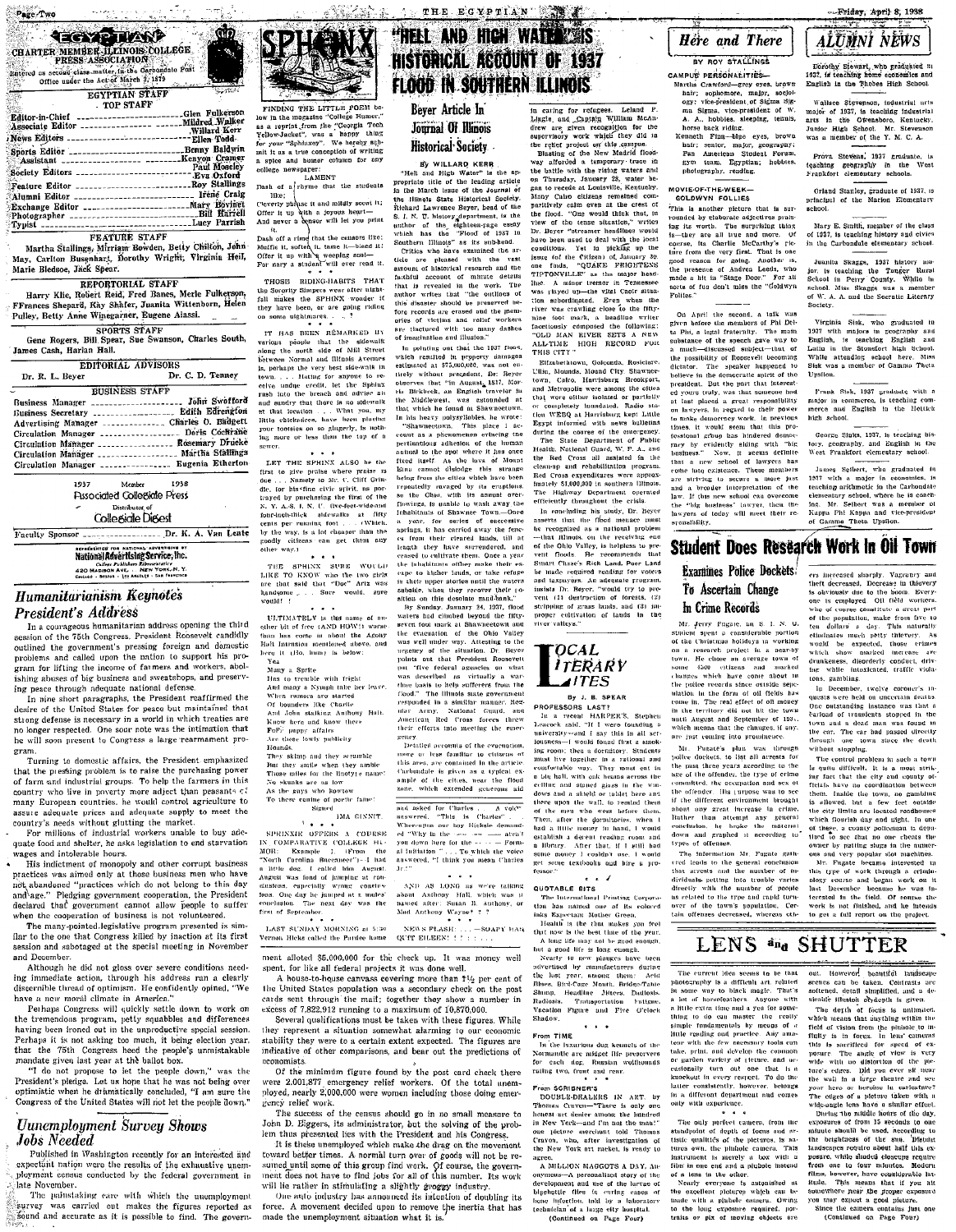

[編集](\* ) ', , , , , , , , ,

## iday, April 8, 1938 **NU TRACKMEN EET MACOMB ERE TOMORROW** Macomb Only Little 19 Teám to Defeat Southern On New Track

or the first home dual meet of the Southern plays host to the fastelling Western Illinois State chers from Macomb on Saturday il 9, at one o'clock.

indicates that it is indeed in<br>possible for an athlete of many years stand-<br>ing to get athletise out of bis blood.<br>Ing the get athletic and the blood in the claim with the Giants<br>vary back in the early twenties and point acomb will be remembered as the / Little 19 team to heat Southern tome on the new track in a dual seems that he tas come out of retire<br>and the contract of the matrix of the contract of the catch and the<br>version of was included as a "hoy wouder" of matrix<br>was limited as a "hoy wouder" of matrix<br>is only 32 years old.<br>Two t. They verformed this feat in winning firsts in the century 0. whilling irrest in the century.<br>
2 type paral high hardtes, 220<br>
d low hurdles, the qualitor mile<br>
14. the balk mile ran, the two mile<br>
1, and the mile relay; aggregating<br>
points to the Linglennen's 64 tal-

Instanding among the veterans on Maconth squad are : Lymn in the kile distances; Kraushuar in the links; and Miller in the distance nts. In addition to these Macomb reportedly strong in the note vault l burdles

nb by a score of 77 to 54, and<br>ny of the winners in last year's test are available grain, but, as<br>vays, the balance of power been the two teams lies in the un the two teams nes in the m<br>and often unsting, socondar<br>titors who take the second

DR. J. A. STOELZLE

Optometrist  $211\frac{1}{2}$  South Illinois Ave.<br>
Phone 112 Carbondale YELLOW CAB CO. CAB DAY OR NIGHT **Busses for Special Trips** We employ student drivers Earl Throgmorton. Owner PHONE 68 USE MORE OF NATURE'S

**NEW ERA DAIRY** The Home of<br>VELVET RICH<br>ICE CREAM and<br>Clarified Milk, Pasteurized<br>In Glass In Glass<br>t—Newest—Biggest<br>and Best The Oldest

**Sports Accessories** 



indicates that it is indeed impossible

aikas žybėjai liedsad to sbilw GRAYBEARDS OF BASEBALL!<br>The recent announcement of<br>Lindstrom's, to the effect that h he iv tends to retire from his retirement

while of baseball singled dealer the contract of the contract of the contract of the contract of the contract of the contract of the contract of the contract of the contract of the single of the contract of the contract o

Auothor graybeard of the Another gray<br>beam pattern of the great of the speed and the speed in location is Cornelista Media<br>In location in the model of the speed and pair Connelista Adolesce and pair<br>in a pair of the pair of the gradient speed as

Hazen Cuyler, both stars of the firs water only a few years ago. They will and exec.<br>
horth law that basefall is the edge on Lindston in  $^{\circ}$  Theores no doubt but that basefall is age, Gosini having seen 36 summers gets into a nam's blood after a couple-<br>
g while and exer.

the list of other players who had a<br>signal to play spring baseball. The managers deve use to determine the<br>position of each in the drawing pro-<br>postition of each in the drawing pro-<br>gests. According to the relation of the Chi Delta Chi and University High dependent control of the we plan is based on this based on the second control with the sine of length of the sine of length of the sine and the sine and the sine and the sine and the sine

SPORTS SECTION

TEN TEAMS ENTER

RASERALL LEAGUE

1937 Champions and

**Other Established** 

INTRAMIRAL

the results in the april, page of the control of the country of the control of club can change of the change of the change of the control of the state of the state of the state of the state of the state of the control of t **EXAMELE WORLD**<br>
State that it is the limitigat Lens Star Rangers, Hitless Weiters (116h/cry. 2012)<br>
State that is the college of the Spirit of T6 and the Mokkeys (MOMEN'S ATHEETIC<br>
Star were of Trey Edwards and Chertis T

**Example 12** and the May is a state of the mean of the initiation of the May in the May in the May in the May in the mean of the Universe of the Universe of the Universe of the Universe of the May in the mean of the May i

one on which he played. [ski, Kathleen Dudenbostel, and Dor:



Byford Rains, S. J. N. U. pole vaul reached the height of 1. nine inches to tie the record set Girardeau

**TOPPING THE TALL TIMBERS** 



Southern trackmen topping the tall turdles in a recent practice session coeting the Cape Girardeau meet. They are, from left to right, Garth rocceding the Cape Girardeau meet. Thinkiey, Dave Aiken, and Marion Wiley.

> **CAPE COURTS FOR VICTORY** 6-3. Decision Result of Long

**S.I. INVADES** 

Close Matches

The Marcon tennis team The Alaroon tennis team downed<br>secre of six matches to three. The<br>secre of six matches to three. The<br>meet was beld on the Cape courts.<br>The Southern aggregation showed

The Southern rapregation showed the summary with the statement of the strength and will probably guin implies<br>the strength as the acasom progresses, the statement as the acasom progresses,<br>hard going the simulation of the

while losing two sincles and on doubles match to the Southeast Mi ........<br>ouriaus in one of the longest matches of wald-Parker (C) defined in the cape team of Doungwald-<br>the day the Cape team of Doungwaldterson (S), 6-4, 15-13.

**YEAR FOR LINGLE TRACKMEN** Strusz Breaks 440 Dash Record: Pole Vault Record Tied

TRANCKMEN EG

SOUTHERN IN FIRST MEET OF

**BULLETIN** 

Southern netwier with play Co.

ell College on the S. I. N. U.

courts Saturday. Cornell, boastine

n midwest singles champlon, it

probably the strengest aggregation

that Southern will meet this sea

CAPE GIRARDI

Page Tares

tumin account a several property of the fight of state in the state of the state of the Marian the base of the Marian control of the state of the state of the state of the control of the state of the state of the state of quintan practice it should develop in-<br>to a strong, well rounded aggregation<br>by the time the season is in full<br>swing.

One meet record was broken and<br>mother fide in the course of the<br>events. Strusz, Coach Lingle's stellar sophomore runner, sprinted home in the 440 yard dash in first position His lime of 51 seconds betters the former record by one-tenth of a sec-

and McLane Rains, Southern, Cape's high score, both reached the height of 11 feet nine inches to the height of 11 feet nine inches to the the pole vault record set last year third Wednesday.

The Judians again saw their all-<br>sround star, McLane, lead the parade<br>in triang two undisputed first places,<br>one ite for first, two acconde, and one

in taking the Unit of the Seconds. and one<br>of the first type seconds, and one of the form of the Seconds. The<br>comparison of the second of the first property of the first property<br>in the line of the second of the second of situation in no little degree.

Another performance that merit was the winning two mile rur uviv<br>hy Downey.

Parker defeated Spear and Petersun 64, 15-13. The second set was tied<br>up for eight consecutive times before the Cape team finally wou. Results

Singles-Spear (S) defeated Park-<br>or (C). 46, \$3, 7.5. Petersen (S) defeated Park-<br>frated Grown (C), 64, 64. Parker<br>(S) defeated Bowers (C), 26, 74, 64.<br>Subscriber (S) defeated Barstell (C), 27, 74, 64.<br> $\frac{1}{2}$ ,  $\frac{1}{2}$ 

fested Fox-Crown (C), 6-4, 7-5. Rob ertson-Pardee (S) defeated Bowers Marshall (C), 5-7, 6-2, 7-5, Donne defeated .<br>Spear Pe

one on which he played. It is it, it<br>attacer neureauses to an except increase in the control of the control wards may be identified as two of of sports were awarded to Mergaret<br>write he hereafted team of "gallophay Lips, A

Fraction Control Control Control Control Control Control Control Control Control Control Control Control Control Control Control Control Control Control Control Control Control Control Control Control Control Control Contr (Continued on Page Four) COLLEGE BASEBALL LEAGUE ROSTERS g recursed laurels in football and has<br>precise that in the set tracket laurely and the set received by an<br>interpertation of the set of tensor, currently in scale that<br>d team, constructions work, has been interpreted "in<br>Refresh Yo'self! State Farm<br>Jesse Holmes (Mgr)<br>Earl Alburn<br>Woodrow Fildes<br>Warren Priest Spirit of '76<br>Kenneth Van Leute<br>C. H. Cramer<br>Ottis MacMahnu Monkeys<br>Aven Wright<br>Bill Glodich<br>Troy Edwards Chi Delta<br>Walter Holliday<br>Bill Etherton Orioles<br>Thurston Taggart<br>Toin Batron<br>Kayno Pugate WITH THE NEW, VITAMIN-PACKED,<br>FOUNTAIN CREATION Steven Major **FRESH PINEAPPLE SPLIT - 20c** Joe Boten LeRoy Groh Bill Dodd **Bob Garrett** A SPECIALTY AT Stud Sanders Eugene Dillow Kenyon Cramer Clark Davis Nell Eubauks John Gaines<br>J. P. Vaught Vernon Tomlinson<br>Delbert Fatheree<br>Leo Robinson George Dohamel Vargit Hollis **Rob Rotts CARTER'S CAFE** Giens Odunu<br>Warren Hess<br>Carl Forrester Glean Bateman<br>Enmet Radeliffe<br>Edward Dillow J. P. Vaughn<br>Jean Fligor Clen Rogers<br>Tommy Gray case may must be passed. In me<br>final appearance as the Maroot<br>center on the court he rapked as **AT CAMPUS ENTRANCE** Austin Detweller Arrold Sugg James Campbell Robert Hall Eugene McNelli Metvin Paul Nux Davis Wayne Groves Jim Montgomery<br>Hayward Whitlock<br>C. V. Lawrence<br>James Smith Clifford Jubelt Clifton Storme James Cash Robert Underwood **GRADUATES - --**James Cash<br>John Hunt<br>Gene Rogers<br>Bill Brown<br>Morris Hays<br>Albert Nerone Cumbra Hangmack<br>N'ayne Hangmack<br>Steve Krisfalusy<br>Lohn Bramlet Ulition Storme<br>Howard Williamson<br>4. R. Wilkins<br>Lloyd Mitchell Willard Jones **Ball Gloves..** Tigde Flynn<br>Howard Hicks Get your application pictures **GAINSBORO STUDIO** Library Altases<br>Fred Meyer<br>Harold Aramovich<br>Howard Hostey<br>Roy Björklurd Cubs<br>Arthur Townes (Mgr.)<br>John Coffman<br>Henry Busheeo Lone Star Rangers<br>Nortman Krueger<br>Oliver Press OVER Hitless, Wonders University High<br>Jimmie Jones Hitless Wonders<br>Robort Bowie<br>Eugene Baker<br>Sydnoy Friedmun<br>Conrod Robison<br>Harry Whitecotton **Some New Spalding** Jinimie Jones<br>Jinimie Morris<br>Biil Methu **Cox's Store Robert Anderson Fielders' Mits at** Joseph English Charles Keyes Dick Ethertor Byford Rutes Harry Klie Gerald Halterman Mason Bell ...<br>Vincent DiGiovanne Church Huelbic Joe Przychodzia Sam Morris George Havens Joe Przychodzia<br>Charles Morgan<br>Equer Parlow<br>Stanley Greathouse<br>Marry Spar<br>Welty Justusky Sam Morres<br>Hugh Baracs<br>C. J. Anderson<br>Tommy Anderson<br>Earl Logau vincent DiGiovan<br>Robert Correll<br>J. L. Whitlock<br>Hal Hall<br>Tarold Robertson Cuuren Tuetung<br>Bud Logan<br>Paul Leaning<br>Stanley Mentieth<br>Hubert Sprith George Fuvens<br>Curl Perry<br>Herman Easterly<br>Ered Basolo<br>Dekast Gran  $$250$ <sub>and</sub>  $$395$ PRESENTING... **Flowers** Robert Gijis 199 gest na 分便 Marold Turner<br>George Haeuhey<br>Curl Woeckerte George Nelson<br>Gaylord Whitleck<br>Harland Hall<br>Frank Trobatigh John Lee **CLINE-VICK** of Distinction Bob Reed

George Franklin<br>Robert Finley<br>Jack Edmundson

Bill Spear<br>John May

James Choate

Stanley Huyes<br>Albert Trilendis

Bill Wolfinbarge

John Bath

Colemen George



The<br>measure in the strength and some reddent that intrinument radio channels in<br>the contribution of the strength of the strength and the strength and<br>the strength and the strength and the strength of the strength of the<br>d

**BUZBEE,** 

the Florist

THE SENIORS